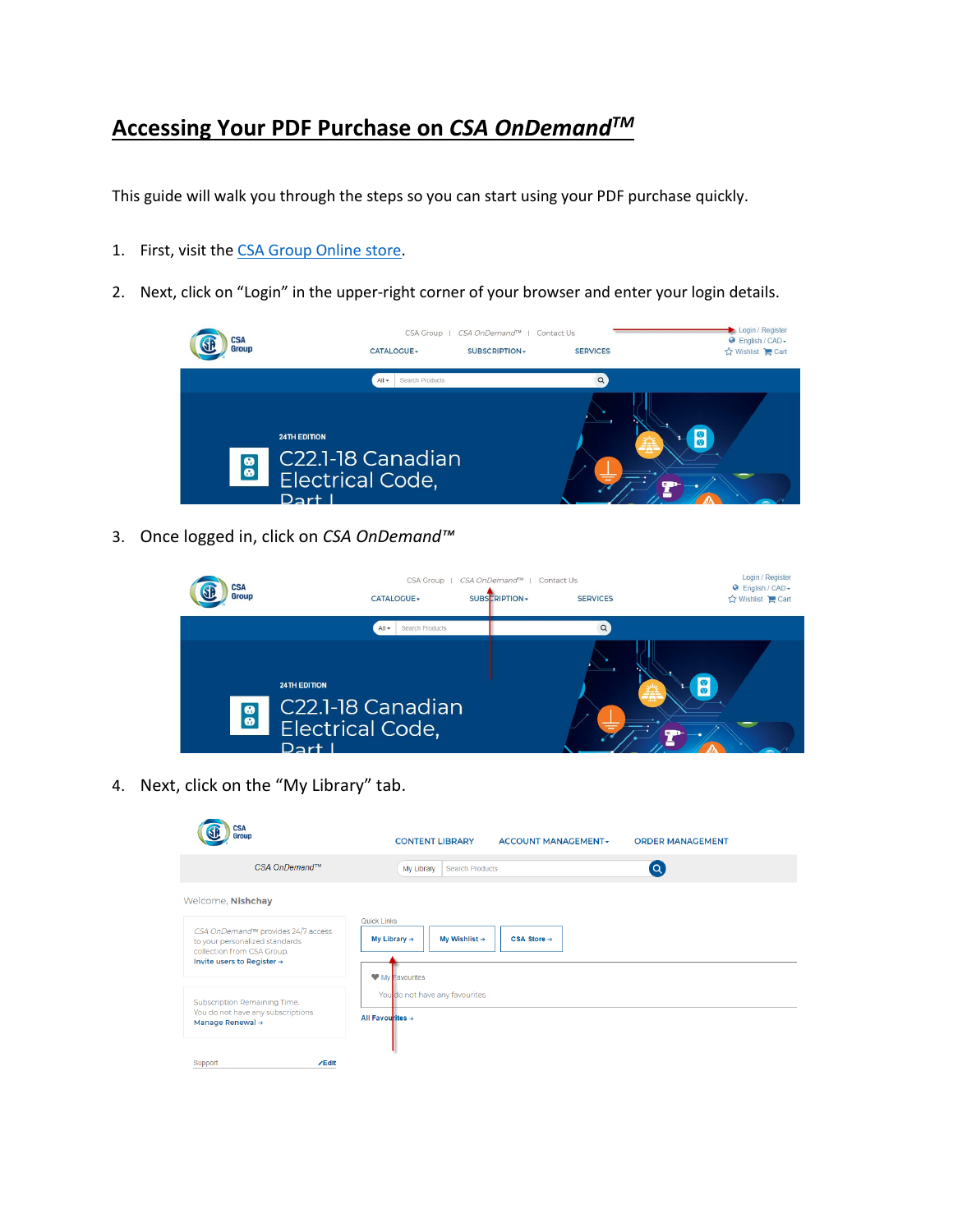CSA OnDemand™  $\bullet$ My Library Search Products All Documents V Favourites Showing: 1 - 3 of 3 Documents View 20 View 100 Language Designation 14 Title 11 Year 11

use

Hearing protection devices - Performance, selection, care, and

Sécurité en matière d'électricité et réseaux électriques essentiels<br>des établissements de santé

Electrical safety and essential electrical systems in health care<br>facilities

 $\langle \mathbf{1} \rangle$ 

Z94.2-14

Z32-F15

 $\overline{\smash{\big)}\ 232-15}$ 

Publisher

5. From this screen, you can view your purchased PDFs. Click on the PDF for more details.

6. On the right hand side you will see two options, *View English* and *Download PDF English*.

| CSA OnDemand™                                                                 |  | My Library<br><b>Search Products</b>                     |                                                                                                                                     | (Q      |                                                                                                                              |
|-------------------------------------------------------------------------------|--|----------------------------------------------------------|-------------------------------------------------------------------------------------------------------------------------------------|---------|------------------------------------------------------------------------------------------------------------------------------|
| Language<br>$\overline{\phantom{a}}$<br>Publisher<br>$\overline{\phantom{a}}$ |  | All Documents C Favourites<br>Designation 14<br>Z94.2-14 | Showing: 1 - 3 of 3 Documents View 20 View 100<br>Title 14<br>Hearing protection devices -<br>Performance, selection, care, and use | Year 14 | Share♡ Add to Favourites<br><b>Z32-15</b><br>Electrical safety and essential electrical<br>systems in health care facilities |
|                                                                               |  | Z32-F15                                                  | Sécurité en matière d'électricité et<br>réseaux électriques essentiels des<br>établissements de santé                               |         | View<br>English <sup>[2]</sup>                                                                                               |
|                                                                               |  | Z32-15                                                   | Electrical safety and essential electrical<br>systems in health care facilities                                                     |         | Download PDF<br>English &                                                                                                    |
|                                                                               |  | Download list of documents                               |                                                                                                                                     |         | * requires Adobe Acrobat Reader (desktop<br>version only)                                                                    |

- o "View English" opens the document in your web browser.
- o "Download PDF" English allows you to download the PDF to your computer.
- 7. After you download the PDF, go to the *Downloads folder* on your computer and open the PDF with Adobe Reader (do not open the downloaded PDF in the browser).
	- o *Please note: For security purposes, new digital rights management has been placed on our documents.*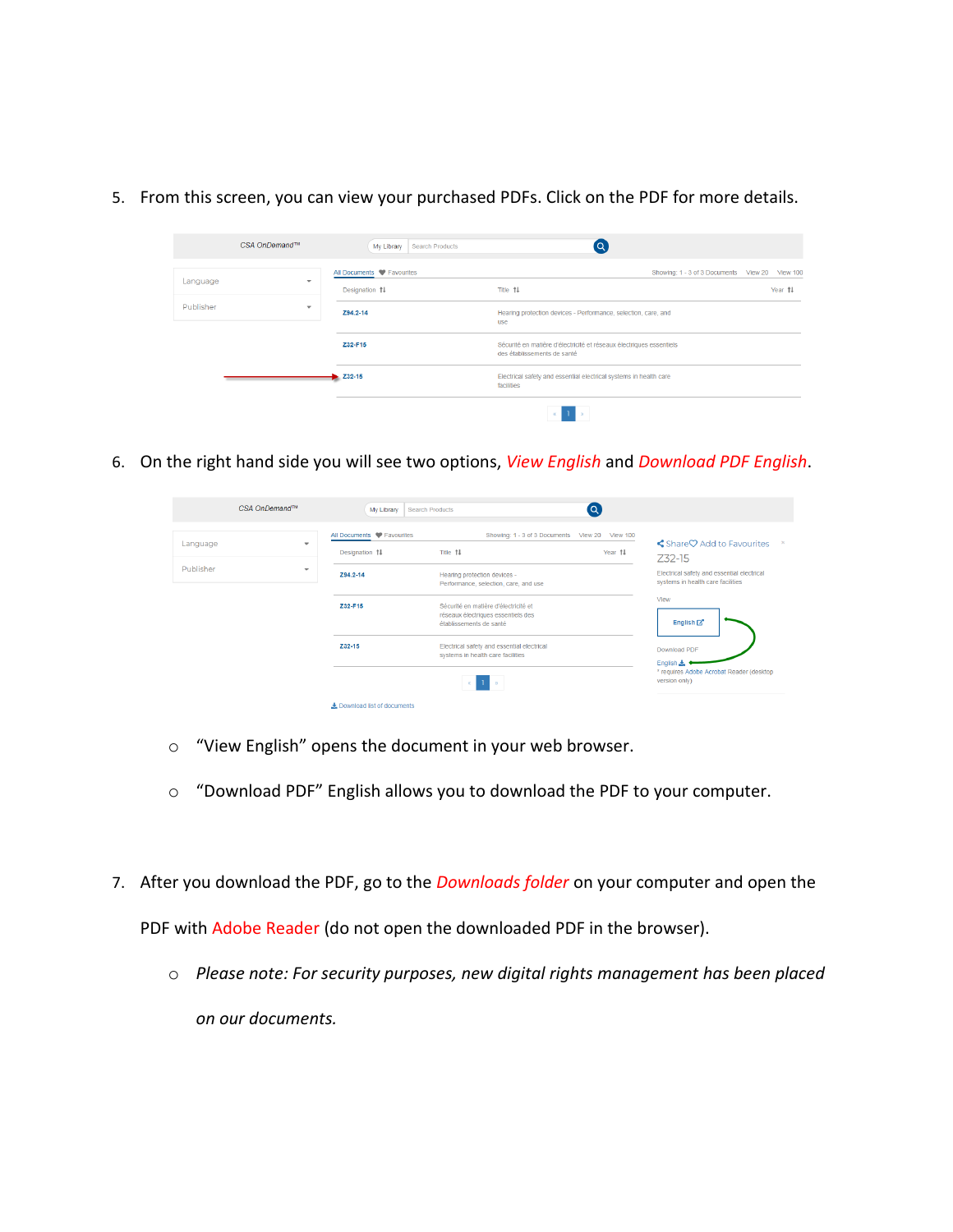## **Troubleshooting Possible Errors:**

## **Global security policy to be disabled**:

If you encounter this error, please follow the steps.



1. In Adobe Reader, Click on Edit > Preferences > JavaScript and uncheck the "Enable global object security policy" checkbox.

*Note: In some versions of Adobe Reader, you may need to enable JavaScript first.*

| <b>Preferences</b>                                                                        | $\mathbf{x}$                                                                                                     |
|-------------------------------------------------------------------------------------------|------------------------------------------------------------------------------------------------------------------|
| Categories:                                                                               | JavaScript                                                                                                       |
| Commenting<br><b>Documents</b>                                                            | <b>Z</b> Enable Acrobat JavaScript<br>▴                                                                          |
| <b>Full Screen</b><br>General<br>Page Display                                             | JavaScript Security<br>Enable menu items JavaScript execution privileges<br>Enable global object security policy |
| 3D & Multimedia<br>Accessibility<br><b>Adobe Online Services</b><br><b>Email Accounts</b> | JavaScript Debugger<br>Show console on errors and messages                                                       |
| Forms<br>Identity<br>Internet                                                             |                                                                                                                  |
| JavaScript<br>Language<br>Measuring (2D)<br>Measuring (3D)<br>Measuring (Geo)             |                                                                                                                  |
| Multimedia (legacy)<br>Multimedia Trust (legacy)<br>Reading<br>Reviewing                  |                                                                                                                  |
| Search<br>Security<br>Security (Enhanced)                                                 |                                                                                                                  |
| Signatures<br>Spelling<br>Tracker                                                         |                                                                                                                  |
| <b>Trust Manager</b>                                                                      | OK<br>Cancel                                                                                                     |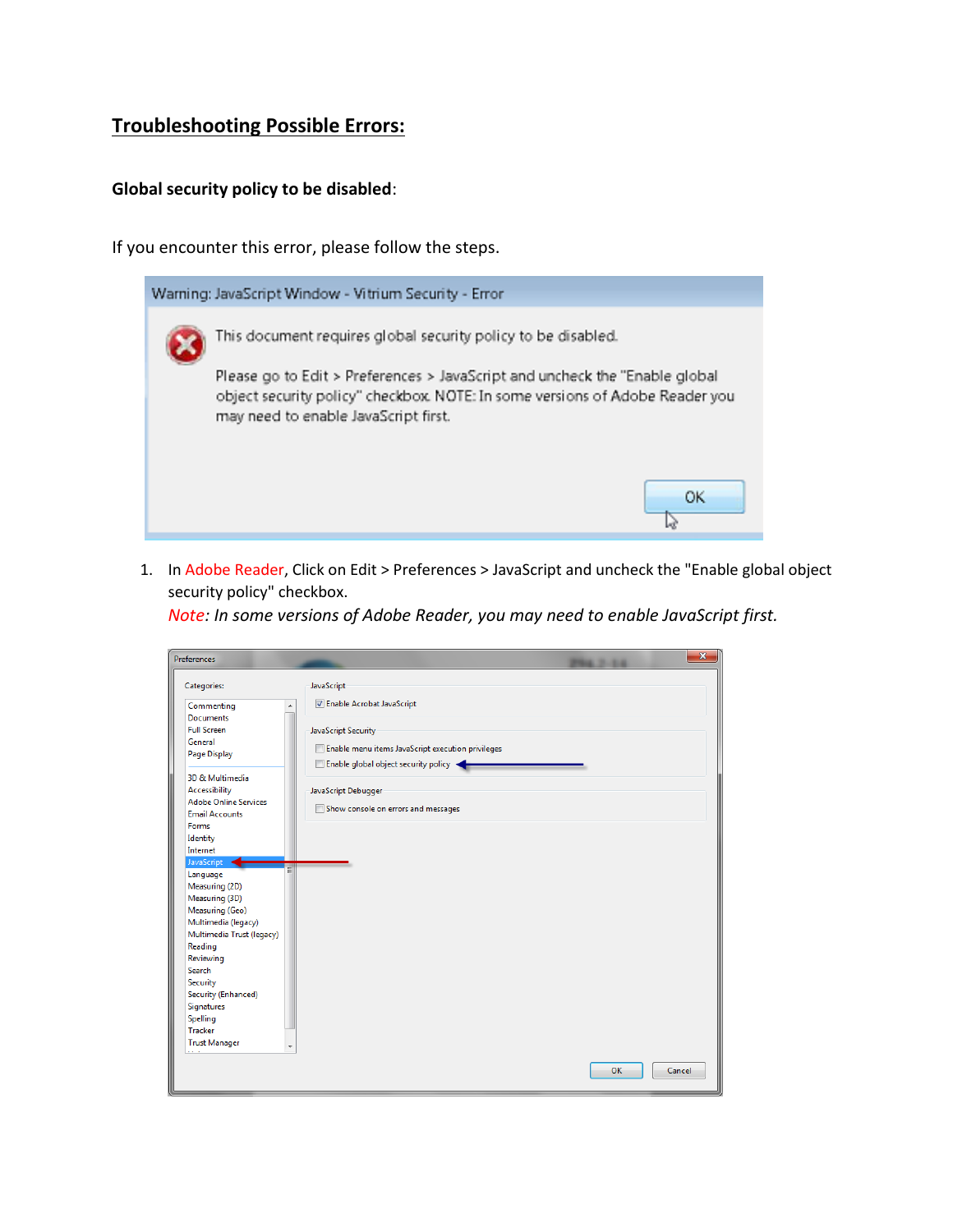## **Error - Your security settings don't allow access to the Vitrium Security server**:

If you encounter this error, please follow these steps.

1. In Adobe Reader, click on Edit > Preferences > Trust Manager > Change Settings and add

the domai[n https://csagroup.com.](https://csagroup.com/) Then click Allow.

| <b>Preferences</b>                                                                                                                                                                                                                                                                                                                                                                                                                                                                 | $\mathbf{x}$                                                                                                                                                                                                                                                                                                                                                                                                                                                                                                                                                                                                                                                                    |
|------------------------------------------------------------------------------------------------------------------------------------------------------------------------------------------------------------------------------------------------------------------------------------------------------------------------------------------------------------------------------------------------------------------------------------------------------------------------------------|---------------------------------------------------------------------------------------------------------------------------------------------------------------------------------------------------------------------------------------------------------------------------------------------------------------------------------------------------------------------------------------------------------------------------------------------------------------------------------------------------------------------------------------------------------------------------------------------------------------------------------------------------------------------------------|
| Categories:                                                                                                                                                                                                                                                                                                                                                                                                                                                                        | <b>Trust Manager</b>                                                                                                                                                                                                                                                                                                                                                                                                                                                                                                                                                                                                                                                            |
| Documents<br><b>Full Screen</b><br>General<br>Page Display<br>3D & Multimedia<br>Accessibility<br><b>Adobe Online Services</b><br><b>Email Accounts</b><br>Forms<br>Identity<br>Internet<br>JavaScript<br>Language<br>Measuring (2D)<br>Ξ<br>Measuring (3D)<br>Measuring (Geo)<br>Multimedia (legacy)<br>Multimedia Trust (legacy)<br>Reading<br>Reviewing<br><b>Search</b><br>Security<br>Security (Enhanced)<br>Signatures<br>Spelling<br><b>Tracker</b><br><b>Trust Manager</b> | <b>PDF File Attachments</b><br>Allow opening of non-PDF file attachments with external applications<br>Restore the default list of allowed and disallowed file attachment types:<br>Restore<br>Internet Access from PDF Files outside the web browser<br>Unless explicitly permitted, PDF files cannot send information to the Internet.<br>Change Settings<br>Automatic Adobe Approved Trust List (AATL) updates<br>V Load trusted certificates from an Adobe AATL server<br>Ask before updating<br>Update Now<br>Automatic European Union Trusted Lists (EUTL) updates<br>IV Load trusted certificates from an Adobe EUTL server<br>Ask before updating<br>Update Now<br>Help |
| <b>Units</b>                                                                                                                                                                                                                                                                                                                                                                                                                                                                       | OK<br>Cancel                                                                                                                                                                                                                                                                                                                                                                                                                                                                                                                                                                                                                                                                    |